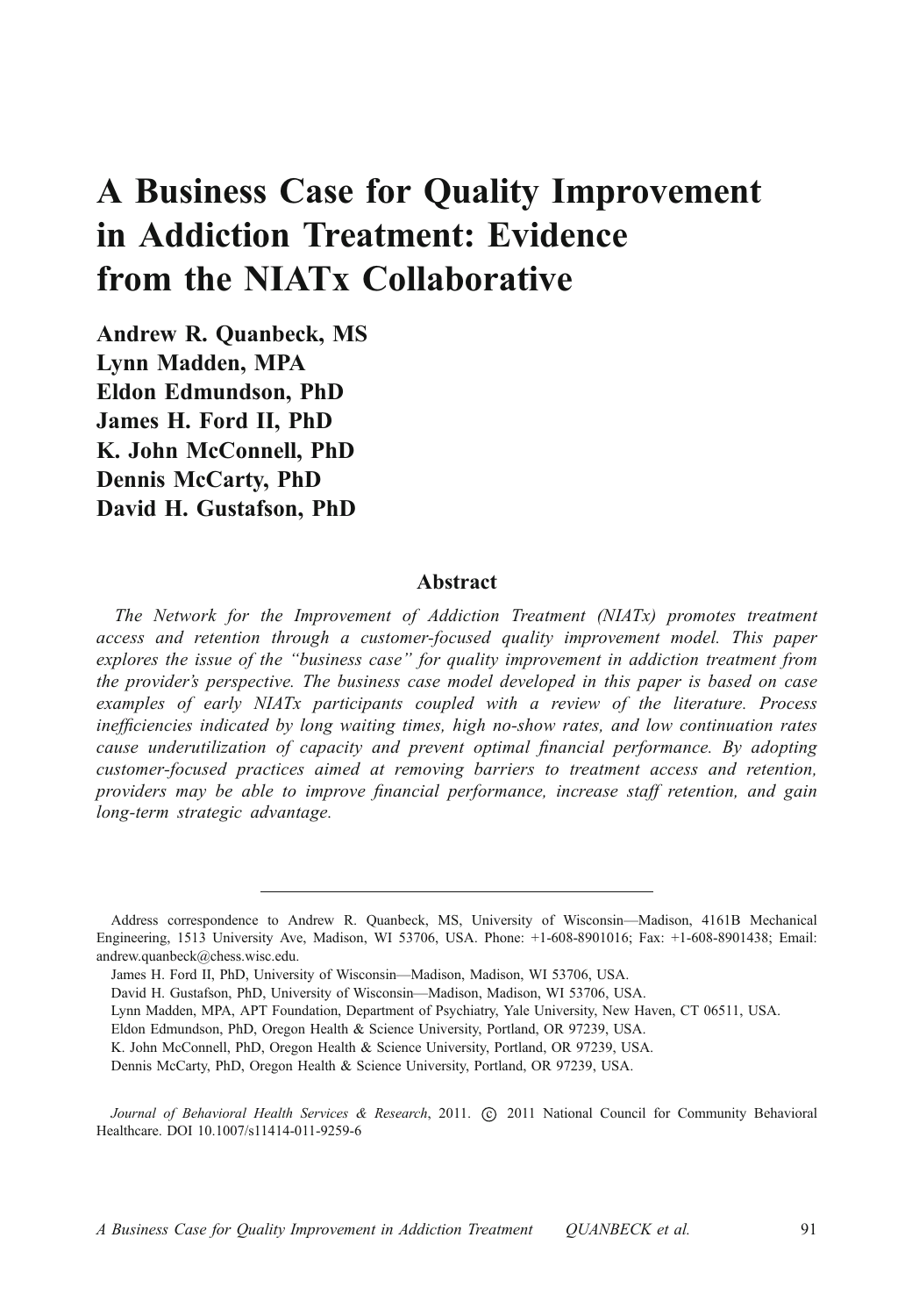## Introduction

The Institute of Medicine has issued reports that challenge health care providers to deliver services that are safe, effective, patient-centered, efficient, timely, and equitable.<sup>[1](#page-8-0)-[3](#page-8-0)</sup> While quality improvement came slowly to behavioral health, $4-6$  $4-6$  $4-6$  in recent years it has begun to take hold in addiction treatment. Members of the Network for the Improvement of Addiction Treatment (NIATx) have applied a quality improvement model to address the six dimensions of quality mandated by the Institute of Medicine.<sup>[7](#page-8-0)</sup> A contributing factor in the proliferation of quality improvement may be the belief that, in addition to providing client benefits, these techniques can strengthen an organization's financial position.

Evidence supporting a business case for quality improvement in health care, however, is mixed. An examination of cases across chronic disease care, patient safety, waste reduction, prevention, and approaches to value-based purchasing concluded that the presence or absence of a business case for quality was circumstantial.<sup>[8](#page-8-0)</sup> There have been few if any randomized studies on the issue, owing to the many complexities of undertaking systematic organizational research in health care.<sup>[9](#page-8-0)</sup> Very little research exists in this area specific to the addiction treatment field, whose unique structure (fragmented markets, predominant role of public funding, etc.) complicates the assessment.<sup>[10](#page-8-0)</sup> Despite widespread organizational problems such as high closure rates<sup>[11](#page-8-0)</sup> and staff turnover,<sup>[10](#page-8-0)</sup> minimal research is available on the best organizational, financial, or managerial practices within the field.<sup>[12](#page-9-0)</sup> Many providers struggle financially and may lack the knowledge needed to improve.

Inefficiency may contribute to poor financial performance among addiction treatment providers. Opportunities exist for widespread improvements in administrative routines in the field, $^{13}$  $^{13}$  $^{13}$  with the potential to decrease costs and/or increase revenue. Of the estimated 23 million Americans in need of addiction treatment services, only 10% receive treatment in any given year.<sup>[14](#page-9-0)</sup> While there may be many reasons individuals choose not to seek treatment, organizational factors can significantly impede access to treatment.<sup>[15](#page-9-0)</sup> A recent study of management practices in the field found that management quality was associated with shorter waiting times to enter treatment.<sup>[16](#page-9-0)</sup>

The idea that improving quality will yield improved financial performance remains largely untested. Is there a business case for quality improvement in addiction treatment? What exactly does "business case" mean in this field? The objective of this paper is to examine the business case for quality improvement in addiction treatment based on organizational case examples. This paper seeks not to produce verifiable results and conclusions per se but to study real-world case examples in an effort to ultimately develop a testable theory as to what constitutes a business case for quality improvement in addiction treatment.

#### NIATx overview

This paper features case examples from founding members of NIATx, a national improvement collaborative that is dedicated to improving treatment access and retention. The NIATx approach to quality improvement is predicated on the idea that the majority of clients' quality problems are the result of poor organizational processes. Hence, the key to improving quality is to focus on process. NIATx teaches a quality improvement model based on five evidence-based principles: $17$ 

- 1. Personally experience what it is like to be a customer and involve the customer in improving services
- 2. Fix the key problems; help the CEO sleep at night
- 3. Pick a powerful change leader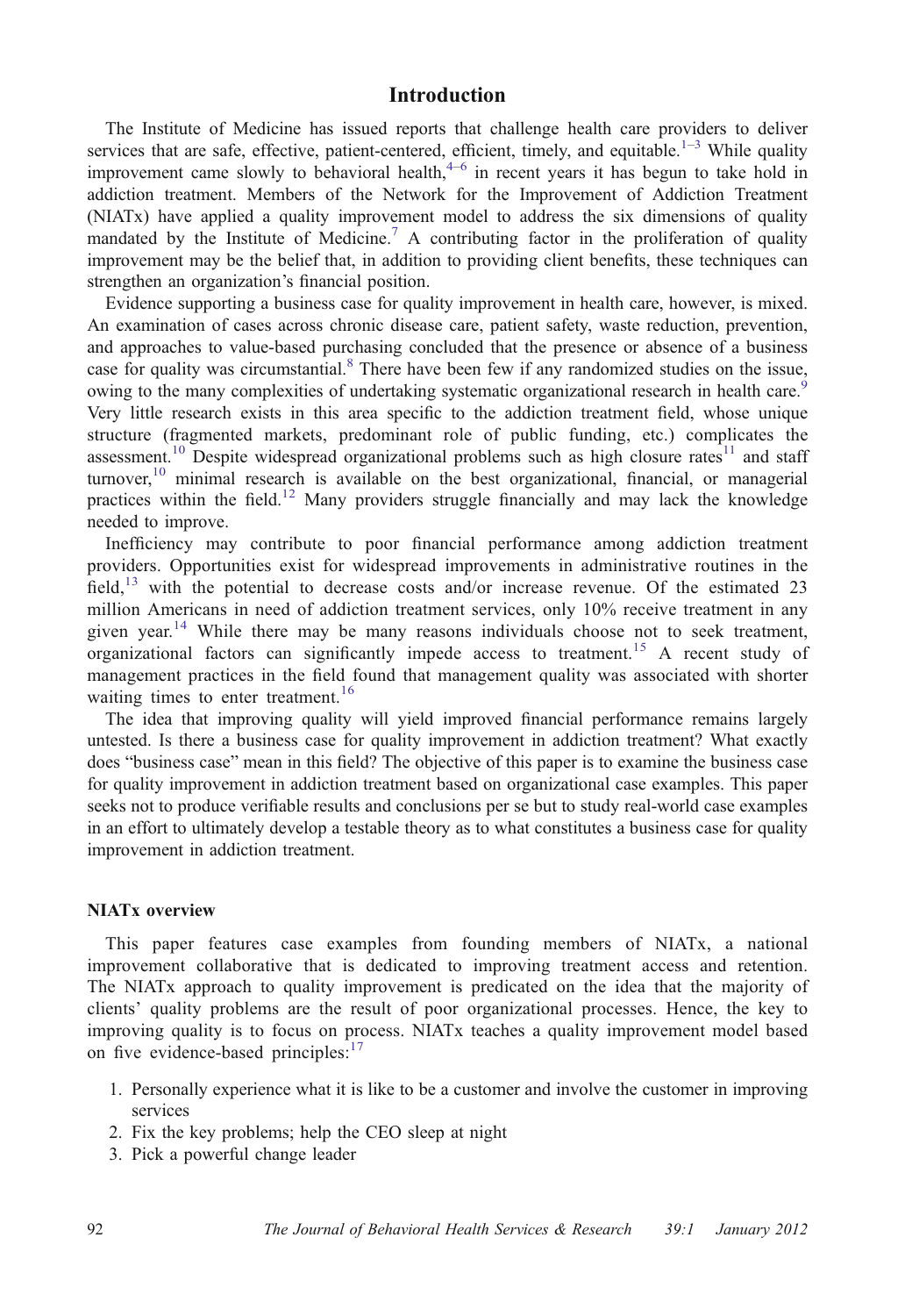- 4. Get ideas from outside the organization or field
- 5. Use rapid-cycle testing to establish effective changes

The cardinal principle (understanding and involving the customer) is the most important factor in predicting successful quality improvement. NIATx advocates the use of program "walk-through" exercises in which staff members personally experience the challenges clients face as they seek treatment in their agency, such as unwelcoming staff and burdensome procedures.<sup>[18](#page-9-0)</sup> Process shortcomings identified during the walk-through exercise are addressed using quality improvement tools such as flowcharting, nominal group technique,<sup>[19](#page-9-0)</sup> and plan, do, study, act (PDSA) change cycles.<sup>[20](#page-9-0)</sup> NIATx agencies seek to improve four aims related to treatment access and retention:

- 1. Reduce waiting times
- 2. Reduce no-shows
- 3. Increase admissions
- 4. Increase continuation

Independent evaluators found that the initial cohort of NIATx providers improved waiting time by an average of 37% and increased retention through third unit of care by  $17\frac{\text{m}}{\text{s}^2}$ . A second cohort of NIATx providers replicated these results.<sup>[22](#page-9-0)</sup> The full quality improvement model is described in detail elsewhere.<sup>[7](#page-8-0)</sup>

NIATx members have been able to provide improved service quality for clients, as evidenced by reduced waiting time and higher continuation rates. While these results are seen as positive for clients, what do they mean for the organizations that treat them? While the NIATx quality improvement model did not emphasize financial matters, participants noted the "business case" benefit of implementing quality improvement when they recognized that many of the projects most successful at improving treatment access and retention were also successful in increasing revenue or reducing costs. As the business case concept began to emerge from the fieldwork of early adopters, researchers were led to investigate whether there was a business case for quality improvement in addiction treatment.

## Case Examples

Facilitated by researchers from the University of Wisconsin—Madison, executives from the founding members of NIATx convened to discuss the use of quality improvement in the addiction treatment field. A conceptual model of the business case for quality improvement was developed and presented by the researchers. Executives agreed to be interviewed for case examples structured on the business case theme. For the purposes of the interview, "business case" was defined as a project where financial gains or improvements in staff retention could be attributed to quality improvement activities. Each executive participated in a structured phone interview with a researcher. A standard template organized each case example around four core elements: goals/ measures, changes implemented, business case impact, and lessons learned. Researchers took notes during the interview and summarized the agency's experience, following up with executives via phone and email to request additional information as required. After compilation, executives were given an opportunity to review their own case. Four case examples are selected to illustrate key elements of the business case model. These examples were sampled for theoretical rather than statistical reasons $23,24$  to represent programs that display diversity with respect to levels of care, program size, and geography and illustrate different approaches to building a business case for quality improvement. As such, the case examples are not capable of proving anything; rather, they are intended to encourage more definitive research in an area that holds promise for improving the financial well-being of addiction treatment providers. Table [1](#page-3-0) presents a summary of organizational characteristics of the four providers selected for case examples.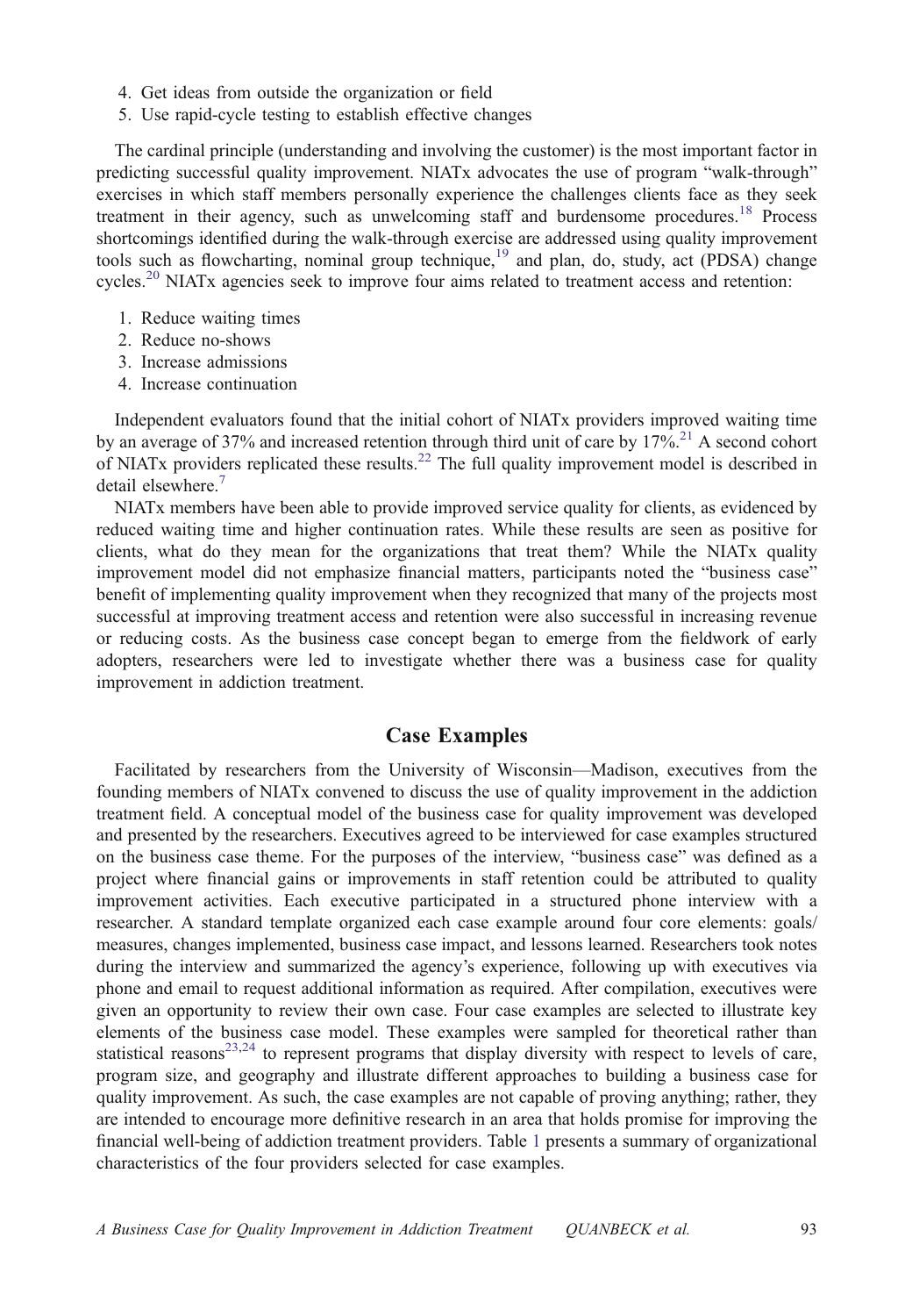<span id="page-3-0"></span>

|                                                                                 |                | Services and service settings for case examples<br>Table 1 |                 |             |                               |  |
|---------------------------------------------------------------------------------|----------------|------------------------------------------------------------|-----------------|-------------|-------------------------------|--|
|                                                                                 |                | Approx. annual                                             |                 | Level of    |                               |  |
| Site                                                                            | Location       | # of Clients                                               | # of Staff Care |             | Women (%) Adolescent Minority |  |
| Perinatal Treatment Services                                                    | Seattle, WA    | 200                                                        | 56              | Residential |                               |  |
| Acadia Hospital                                                                 | Bangor, ME     | .400                                                       | 367             | $\beta$     |                               |  |
| Prairie Ridge Addiction Treatment<br>Services                                   | Mason City, IA | 2,200                                                      |                 | ದಿ          |                               |  |
| Kentucky River Community Care                                                   | Jackson, KY    | 1,600                                                      | 38              | $\epsilon$  | 32                            |  |
| OD outportiont corrigos: IOD intensive outportiont / portiol homination corrigo |                |                                                            |                 |             |                               |  |

OP outpatient services; IOP intensive outpatient / partial hospitalization services OP outpatient services; IOP intensive outpatient / partial hospitalization services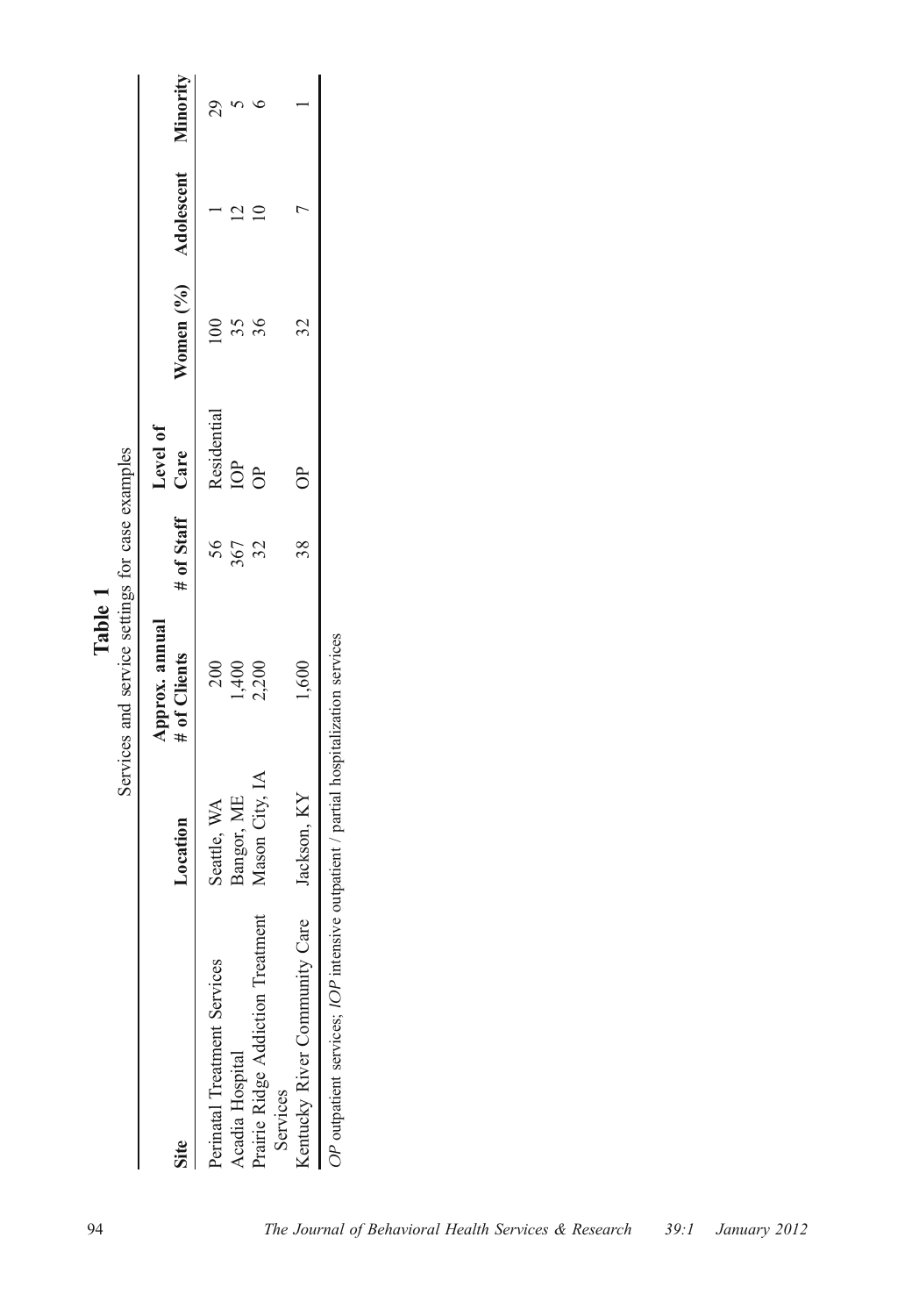Perinatal Treatment Services Located in Seattle, Washington, Perinatal Treatment Services is a residential and outpatient substance abuse program for pregnant and parenting women. When the agency joined NIATx, its long-term residential treatment program was operating with a 60% continuation rate through the first four units of service, occupancy rates below 50%, and a net loss of nearly \$140,000 only four months into the fiscal year. The agency's executive director engaged in a walk-through exercise to experience the treatment process through the eyes of the customer. The walkthrough revealed an impersonal admission process—conducted in a public area, fraught with interruptions, and lasting more than two h. Following the admission interview, the client was shown to a room to wait alone, left with no directions on what to expect going forward. Based on the results of the walk-through exercise, Perinatal Treatment Services implemented changes to improve the client admission experience. Changes included greeting clients by name, establishing a private admission office, offering refreshments, providing peer mentors, and offering "bravery awards" for entering treatment. After the changes were implemented, Perinatal Treatment Services recorded an 85% rate of continuation through the first four units of service and monthly revenues of more than \$100,000.

Acadia Hospital Acadia Hospital is a non-profit behavioral health hospital with both inpatient and outpatient programs located in Bangor, Maine. Prior to joining NIATx, the hospital's intensive outpatient program was facing a budget crisis due to underutilization. Clients who requested treatment were placed in treatment "slots" as they became available and were required to call repeatedly while waiting for admission to an open slot. With an annual budget deficit of \$139,346, the program was a drain on organizational resources and in danger of closure. Following a walkthrough exercise, a change team conducted a PDSA change cycle wherein potential clients were offered next-day screening appointments. Under the new system, waiting time from initial contact to screening fell from an average of approximately 16 to 1 day. More people were screened in the first week of the project than in the entire previous month. Most new consumers were eligible for fee-for-service Medicaid reimbursement, or were otherwise asked to self-pay on a sliding fee scale. As new clients began entering the program, revenue began to increase while costs remained constant because the new admissions were handled with previously underutilized resources. The change to open access turned the program around financially, from an annual budget deficit of \$139,346 to a surplus of \$208,639 the following year.

Prairie Ridge Treatment Services The mission of Prairie Ridge Addiction Treatment Services is to reduce the impact of alcohol and other drug use on the affected individuals, families, and communities of Northern Iowa. Prairie Ridge has historically received a majority of its revenue through the Substance Abuse Prevention and Treatment Block Grant, a capitation contract with defined service requirements. The agency saw no increases in state or federal appropriations for eight consecutive years, while their labor and operating costs rose steadily. Though Prairie Ridge had traditionally viewed increased admissions as increased risk, management believed they could remedy their funding deficit by expanding services for fee-for-service clients. In order to create capacity for such patients, the program needed to find ways to drive out operational inefficiency. At baseline, direct service rates for outpatient treatment (i.e., the proportion of a counselor's time spent treating clients) averaged 40%. After a series of process changes, outpatient direct service rates rose from 40% to 53%. With 24 clinical staff, this efficiency gain was effectively equivalent to hiring three additional employees. The previously unutilized capacity was reallocated to create programming to serve new classes of fee-forservice clients. The agency saw an increase in fee-for-service revenues (third party, Medicaid, and client-fee receipts) of nearly \$400,000 over a three-year period.

Kentucky River Community Care Kentucky River Community Care provides mental health, substance abuse, trauma, and developmental disability services at 45 locations in southeastern Kentucky. The organization has extended the NIATx quality improvement approach beyond its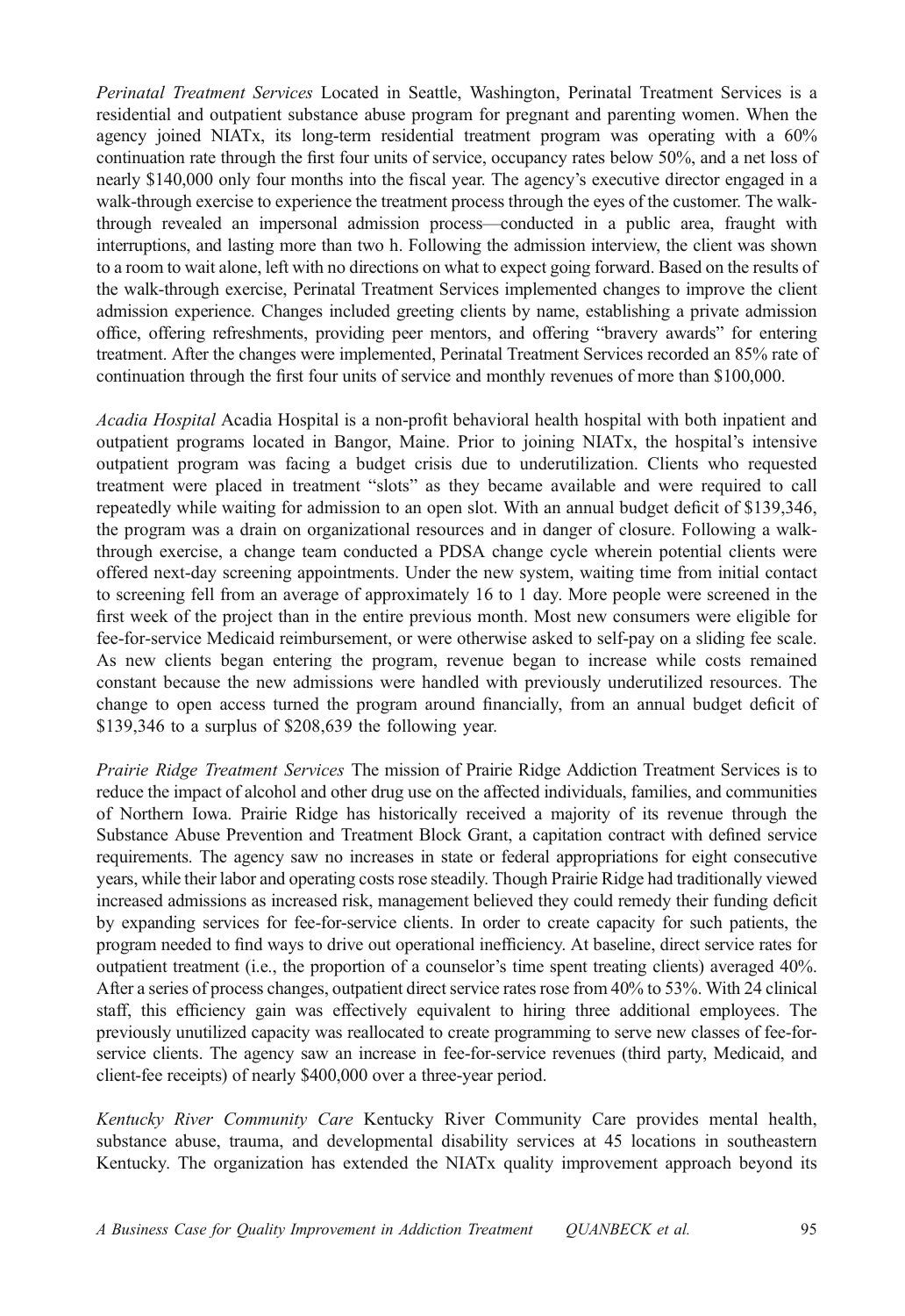usual purview of client access and retention to address the problem of staff retention. Baseline data showed that 35–50% of new staff left the organization within the first six months of employment. High levels of staff turnover disrupted service delivery and cost the organization in terms of advertising, interviewing, and training. A project team gathered information through focus groups that included staff from the targeted program, as well as staff from a program that historically had very good employee retention. After studying the issue, the project team hypothesized that the quality of training and orientation provided to new staff might explain the differences in employee retention observed between programs. New employees interviewed in the focus group drawn from the targeted program stated that they felt overwhelmed, that they did not feel valued, and that their opinions did not matter. Based on this information, the project team implemented several improvements (including a streamlined hiring process, a welcome packet and training guide, and mentor assignments) that raised six-month retention rates to levels near 90%.

## **Discussion**

Three of the four case examples presented in this paper (Acadia Hospital, Perinatal Treatment Services, and Prairie Ridge Addiction Treatment Services) demonstrated profitability increases due to quality improvements. The changes these providers made were all designed to make treatment more customer-friendly, in accordance with the cardinal principle of NIATx quality improvement. In these three cases, increased revenues drove increases in profitability. Quality improvements helped programs increase profitability by operating more cost efficiently with existing resources.

In addition to the direct financial benefits that can result from quality improvement, strategic benefits and internal organizational benefits should also be considered.<sup>[25](#page-9-0)</sup> A discussion of different categories of business case benefits (financial improvements, strategic advantage, and improved staff retention) follows.

#### Financial improvements

The case examples featured in this paper highlight how process inefficiency can cause a gap between the volume of services demanded and the volume of services delivered in a program. In the NIATx model, demand is quantified by counting the total number of requests for service in a given period of time. The conversion rate from request for service to the first treatment varies but is typically quite low in the field, often around  $50\%$ <sup>[15,26,27](#page-9-0)</sup> For example, a program may receive 100 requests for service per month, but only admit 50 clients because of what they see as a capacity limitation. Ineffective processes impose non-monetary factors, such as waiting time, that function as prices from the consumer's perspective.<sup>[28](#page-9-0)</sup> Process inefficiency constrains a provider's ability to offer services and raises the price of services from the consumer's standpoint. From an economic perspective, process inefficiencies cause consumers to use fewer services at a higher effective cost than they would at economic equilibrium. NIATx quality improvement strategies are intended to help agencies fulfill demand for services more efficiently. Eliminating system waste (often in the form of waiting time) increases capacity utilization, enabling the provider to deliver a greater quantity of services at a lower price per unit relative to the inefficient system. Acadia Hospital's move to open access was followed by an influx of consumers to the program. Notably, consumers were not screened for eligibility based on insurance coverage or ability to pay, since management correctly realized that there was little real financial risk in admitting more clients into an underutilized program with slack resources due to inefficiency.

The NIATx aims have an important relationship with organizational finances: volume drives revenue in the form of billable admissions and units of service. NIATx quality improvement strategies are targeted at achieving cost efficiencies, i.e., maximizing service volume using existing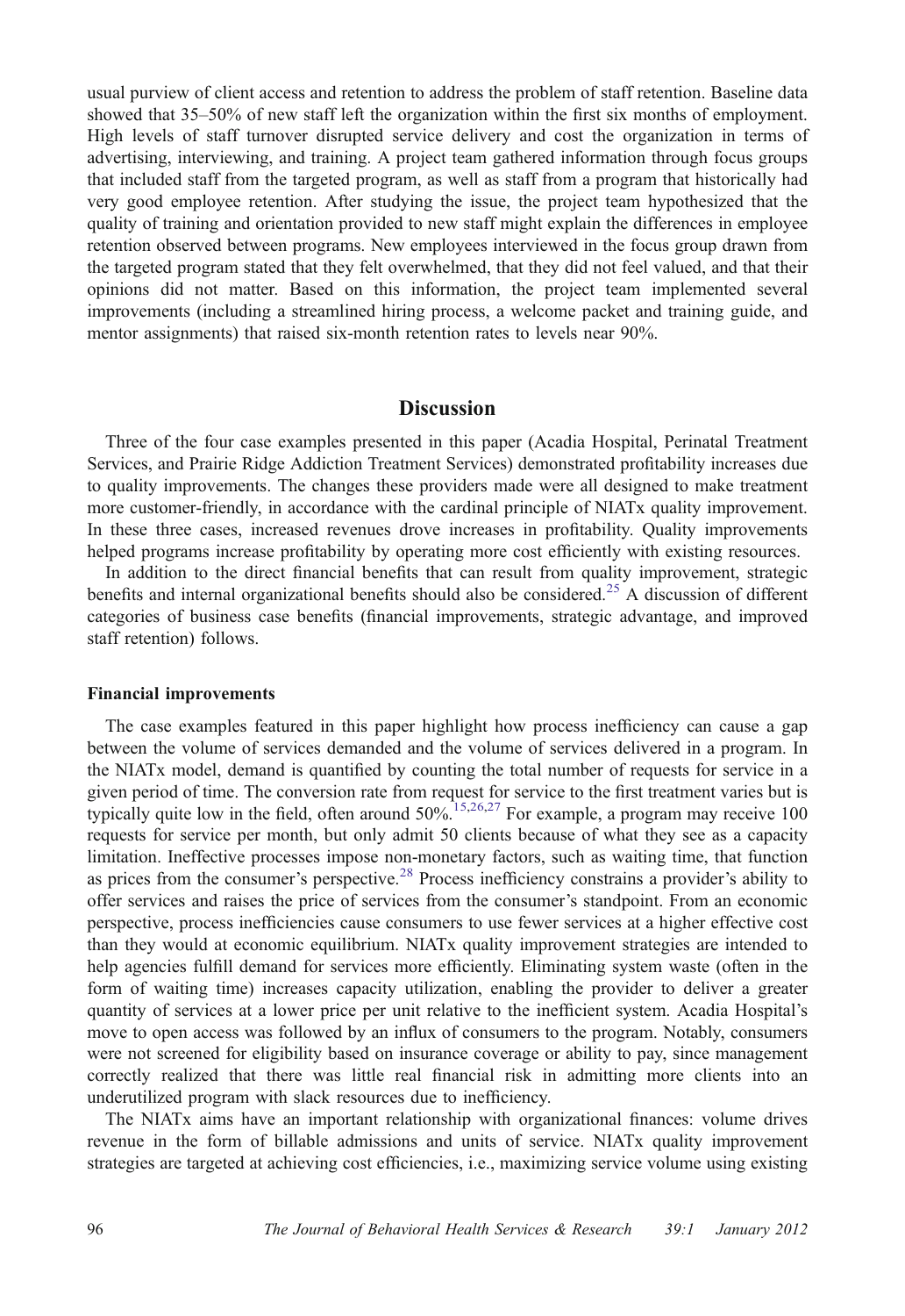resources. Quality improvements that eliminate waste encourage potential clients to become actual clients, with admissions increasing as a result. Further, clients who continue to show for appointments (once admitted) increase total units of service delivered. The residential program at Perinatal Treatment Services was reimbursed on a fee-for-service basis, meaning that every additional service provided yielded additional revenue. Recognizing the link between continuation rates and revenue was the key to moving the program from a deficit scenario to a surplus. While accurately defining capacity can be challenging, increasing volume to system capacity will decrease unit costs and increase profitability. There is a business case for increasing service volume until capacity constraints are reached, at which point program revenue is maximized.

#### Strategic advantage

Providers can increase profitability by more efficiently meeting current demand through quality improvement. At some point, however, a provider may reach capacity constraints, at which point further revenue growth requires additional resources. Efficient programs are better able to justify the additional resource expenditures necessary to meet unmet demand. At Acadia Hospital, a program once viewed primarily as charity care (and a net drain on financial resources) became a solid contributor to the organization's overall bottom line. By demonstrating positive financial performance, the program became an attractive choice for financial planners within the hospital relative to competing programs. Additional financial resources were channeled to the program, which permitted the hiring of new staff. By expanding the resource base of the program, capacity could be increased to serve more consumers in the community.

While fee-for-service reimbursement lends itself readily to the business case model outlined here, NIATx members with mainly capitation reimbursement have also recognized a business case for quality improvement. In the case of Prairie Ridge Treatment Services, the state eventually increased the agency's block grant contract amount in response to their demonstrated commitment to quality improvement and efficiency. In a field with flat or declining federal and state funding and uncertain prospects for funding increases in the future, programs strictly dependent on grants and contracts are likely to find themselves in ongoing financial trouble. Providers are encouraged to diversify the payer mix to include third party and private-pay consumers, a strategy that is under management control.<sup>[29](#page-9-0)</sup>

### Staff retention

High turnover rates endemic to the field make staffing a concern for many providers. The financial gains realized by improving treatment access and retention can be invested in employee salaries, training and workforce development, and providing a better working environment. A cornerstone of the NIATx quality improvement model is the participation of staff in rapid-cycle PDSA change teams. Within health care, a study conducted across 49 primary care practices showed that staff participation in the organizational decision-making process was associated with reduced turnover among administrative staff.<sup>[30](#page-9-0)</sup> In NIATx, staff members are empowered to make decisions that drive organizational performance. Since adopting NIATx quality improvement principles, Prairie Ridge Treatment Services has seen their staff turnover rate decline. Counselors were surveyed to understand why they have stayed and identified things such as "being on the cutting edge" and "dedication to a client-centered culture" as important factors in their commitment to the organization.

Improved workforce stability has been a valuable by-product of Prairie Ridge Treatment Services' commitment to quality improvement. In contrast, Kentucky River Community Care chose to make staff turnover the focus of their improvement efforts, demonstrating that quality improvement tools originally designed for improving treatment access and retention can be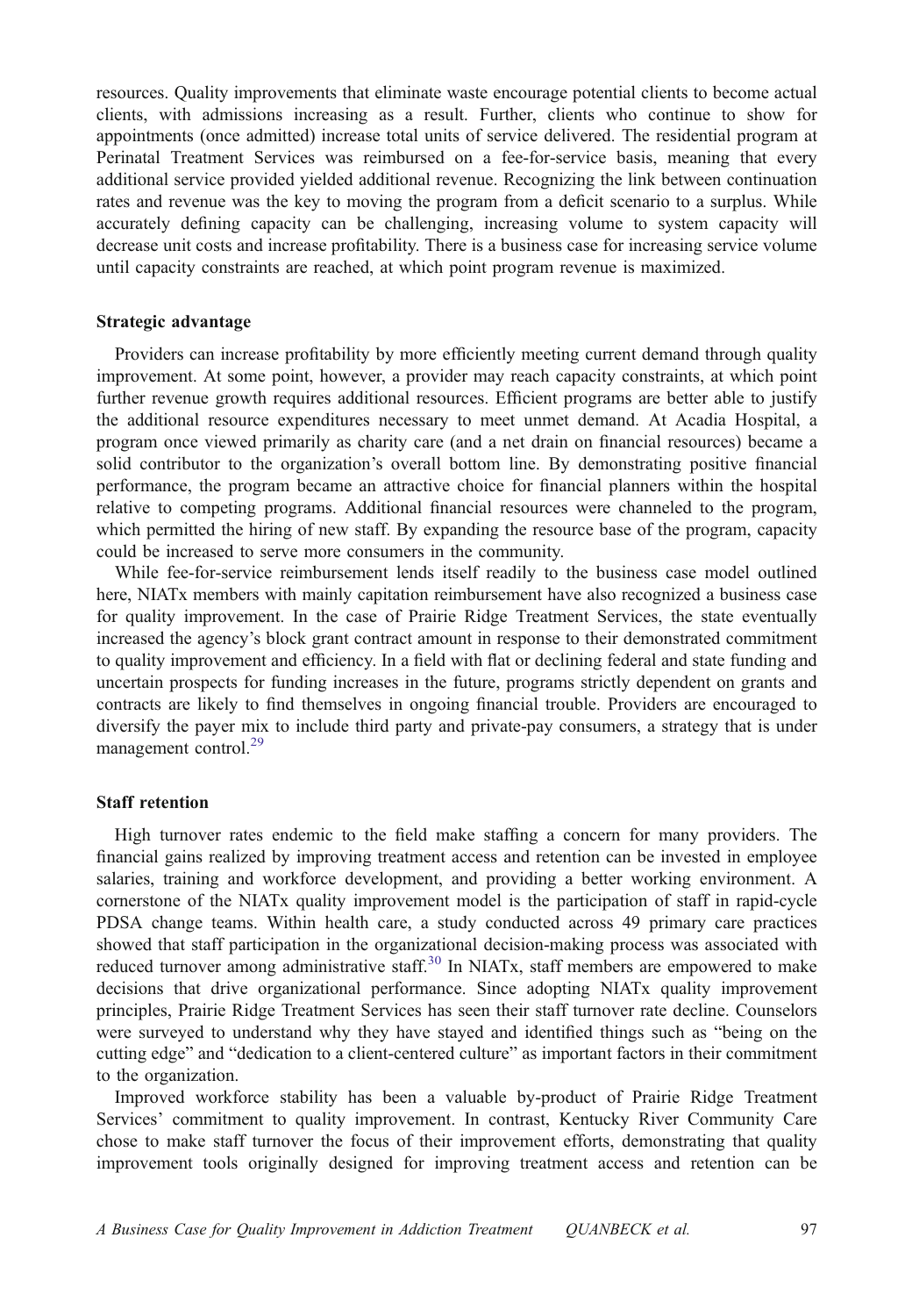successfully applied to other organizational problems. Kentucky River Community Care has made quality improvement a part of its organizational culture, extending from service delivery to workforce development. In fact, every job description now includes participation in quality improvement activities as a primary job responsibility for every employee.

#### Limitations and challenges

The case-example approach employed in this paper means that the results cannot be generalized in the usual statistical sense.<sup>[24](#page-9-0)</sup> The early NIATx participants were grant-funded through a competitive selection process. These agencies were organizationally predisposed to implementing change, committed to quality improvement, and compelled to perform because of grant requirements. While the results these organizations achieved are not necessarily atypical, not every organization would likely exhibit the leadership, motivation, and commitment required to produce similar results. The case examples illustrate what can be accomplished by organizations with motivated leadership and external resources and support the theory that organizations can achieve a business case for quality improvement using the NIATx model.

In other industries, establishing a "business case" for a project or activity usually requires a return on investment calculation that enumerates costs and benefits and discounts these costs and benefits over a specified time period. The business case definition employed in this paper is broader. Learning and practicing quality improvement does entail some costs (for example, travel for training sessions, staff time, etc.), but those costs are not considered here. This paper examines the business case primarily from the provider's perspective, though alternative perspectives may be important to consider. For example, a social perspective would consider costs and benefits of quality improvement that accrue to government payers and clients as well as providers. Finally, while the researchers reviewed each case example, they are self-reported by participants and have not been verified by financial auditing.

#### Future research

The experiences of organizations like Acadia Hospital, Kentucky River Community Care, Perinatal Treatment Services, and Prairie Ridge Addiction Treatment Services point to areas for future study. While relatively little is known about administrative processes in addiction treatment,<sup>12</sup> the case examples suggest that streamlining processes can help providers operate more cost efficiently. Essentially, providers can admit and retain more clients without adding resources through quality improvement. Further research is needed to formally test the idea that organizations operate more cost efficiently by practicing customer-oriented processes (e.g., walk-in assessments, reminder phone calls, etc.).

## Implications for Behavioral Health

W. Edwards Deming, a business visionary and an icon of systems engineering, famously asserted that 85 percent of customer problems can be attributed to process issues[.20](#page-9-0) The cardinal principle of NIATx quality improvement encourages providers to experience treatment from the customer's perspective and draw on this perspective to design processes that are customer-friendly. In a field in which providers have sometimes created systems designed to test the motivation of potential clients, adopting this principle may mark a departure from conventional thinking. A foundational creed in the NIATx philosophy is that "nobody should have to suffer twice." In other words, suffering the consequences of addiction is punishment enough, without the additional trials traditionally associated with seeking treatment. While client motivation plays a role in the decision to enter services, it is just one factor. Client show rates also depend on waiting time to enter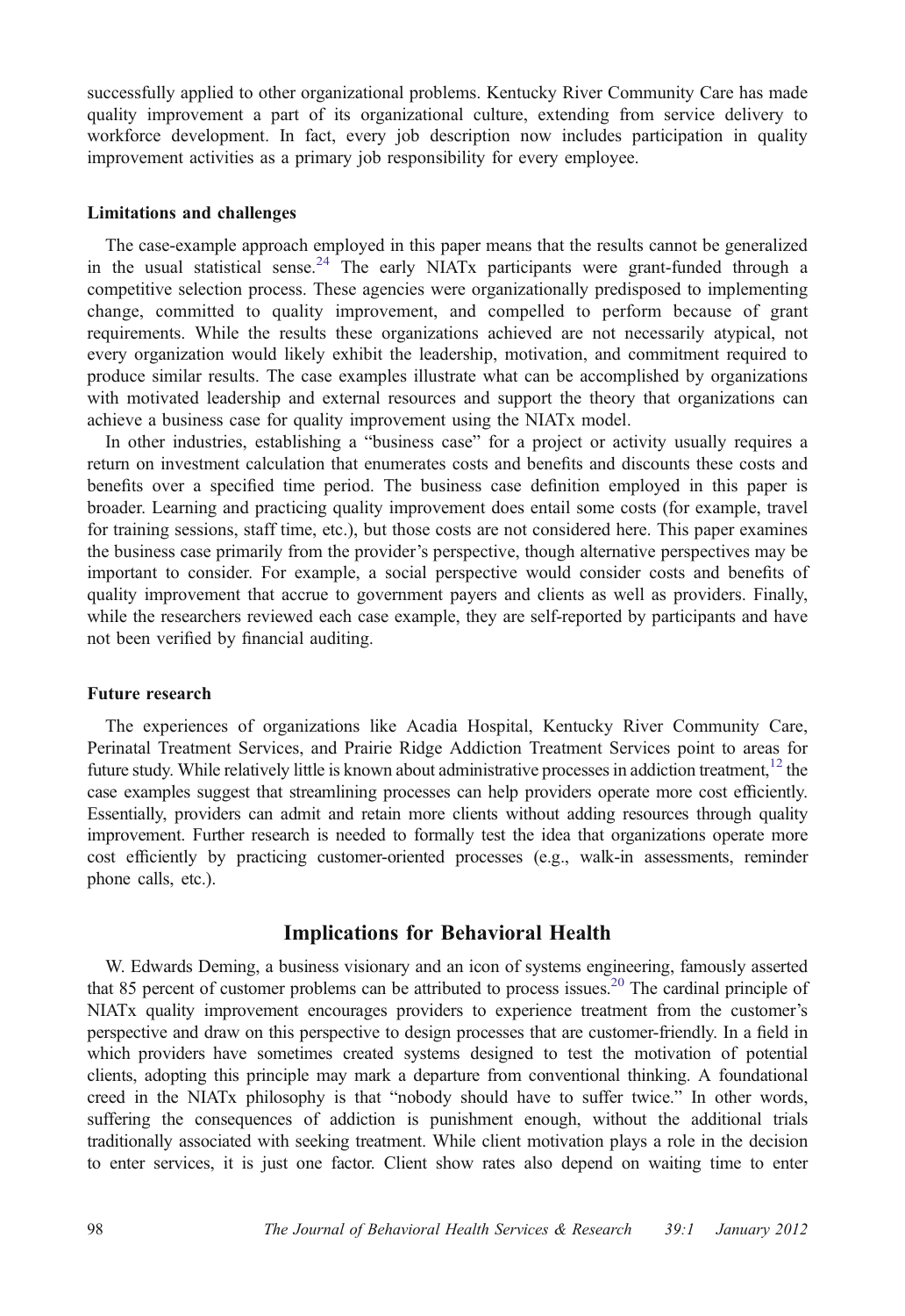<span id="page-8-0"></span>treatment, a variable primarily controlled by the provider.<sup>31</sup> A recent study of heroin users placed on a waiting list for methadone treatment found that client motivation did not predict treatment entry.<sup>32</sup> Research supports the idea that a focus on process is essential to ensure that potential consumers engage in treatment.

The addiction treatment field currently finds itself reeling under the strain of a severe economic downturn. Deming encouraged organizations to "Adopt the new philosophy. We are in a new economic age".<sup>[20](#page-9-0)</sup> Though the economic age Deming referred to was the late 1970s and he was primarily addressing leaders of manufacturing industries, this statement has a timeless quality. As healthcare reform and parity regulations begin to take effect, there is great uncertainty in the addiction treatment field. Change is a constant force that leaders in any industry must embrace. The "new philosophy" now required for those charged with delivering addiction treatment services is to understand and involve the customer in the design of services. Services need to be designed with the goals of getting clients into treatment quickly and actively encouraging clients to stay engaged in treatment at every step along the treatment continuum. This approach to service delivery benefits clients, and case examples indicate the potential for organizational benefits as well. For many organizations, adopting this philosophy may require an enormous culture shift. In a challenging and uncertain economic environment, organizations most receptive to change are those likely to thrive.

## Acknowledgments

NIATx has been supported through grants from the Robert Wood Johnson Foundation (56764, 59714), the National Institute on Drug Abuse (R01 DA020832, R01 DA018282), and cooperative agreements from the Substance Abuse and Mental Health Services Administration's Center for Substance Abuse Treatment (SC-05-109). The authors acknowledge the role that all NIATx funders, members, and staff have played in developing the business case concept. The authors thank Kay Seim, Perinatal Treatment Services; Louise Howell, Kentucky River Community Care, and Jay Hansen, Prairie Ridge Addiction Treatment Services, for their contribution to the paper. Additional thanks to Fran Cotter, Victor Capoccia, Tom Hilton, Todd Molfenter, Kim Johnson, Kim Hoffman, Scott Farnum, Alice Pulvermacher, Mark Zehner, Amy McIlvaine, Tom Mosgaller, Rochelle Green, and Jon Kumm for their support. Selected content was presented at the 2008 College on Problems of Drug Dependence Annual Conference and the 2008 Mayo Clinic Conference on Systems Engineering and Operations Research in Healthcare.

# **References**

- 1. Institute of Medicine. To Err Is Human: Building a Safer Health System. Washington, D.C.: National Academy, 2000.
- 2. Institute of Medicine. Crossing the Quality Chasm: A New Health System for the 21st Century. Washington, D.C.: National Academy, 2001.
- 3. Institute of Medicine. Improving the Quality of Health Care for Mental and Substance-Use Conditions: Quality Chasm Series Washington, DC: National Academy, 2005.
- 4. Fishbein R, McCarty D. Quality Improvement for Publicly-Funded Substance Abuse Treatment Services. In: Gibelman M, Demone HW (eds). Private Solutions to Public Problems. Volume 2 ed. New York: Springer, 1997, pp. 39–57.
- 5. Patel KK, Butler B, Wells KB. What is necessary to transform the quality of mental health care. Health affairs [serial online]. 2006;25:681–693.
- 6. Young AS, Magnabosco JL. Services for Adults with Mental Illness. In: Lubotsky LB, Petrila J, Hennessy KD (eds). Mental Health Services: A Public Health Perspective. 2nd ed. New York: Oxford University Press, 2004, pp. 177–208.
- 7. McCarty D, Gustafson D, Capoccia V, et al. Improving care for the treatment of alcohol and drug disorders. The Journal of Behavioral Health Services and Research. 2009;36:52–60.
- 8. Leatherman S, Berwick D, Iles D, et al. The business case for quality: Case examples and an analysis. Health affairs. 2003;22:17.
- 9. Shojania KG, Grimshaw JM. Evidence-based quality improvement: The state of the science. Health affairs. 2005;24:138.
- 10. McLellan AT, Carise D, & Kleber HD. Can the national addiction treatment infrastructure support the public's demand for quality care? Journal of substance abuse treatment. 2003;25:117–121.
- 11. Johnson A, Roman P. Predicting closure of private substance abuse treatment facilities. Journal of mental health administration. 2002;29:115.